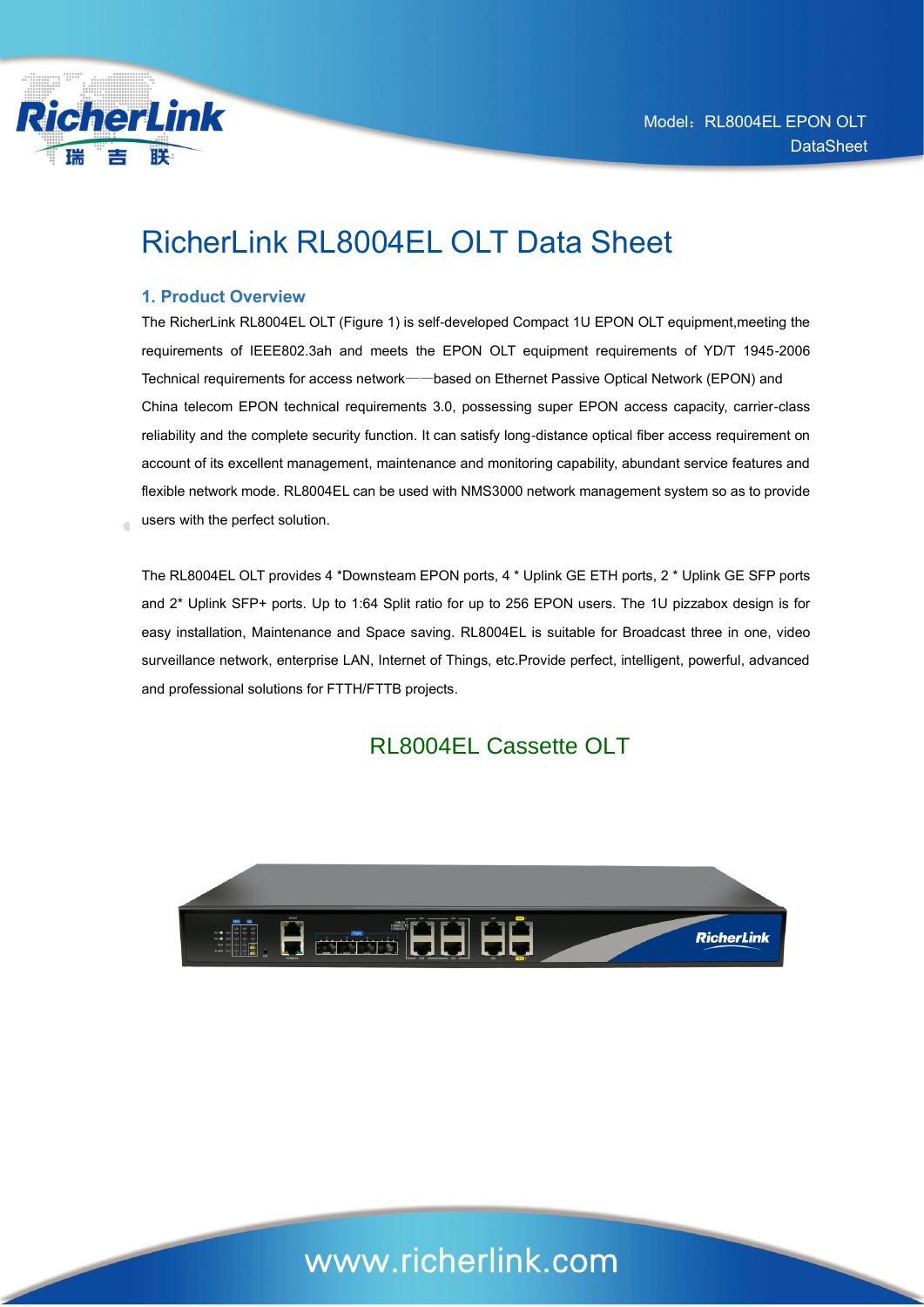

#### **2. Product Specifications**

| <b>Network interface</b>            |                                                                |  |
|-------------------------------------|----------------------------------------------------------------|--|
| <b>EPON</b> interface               | 4* EPON (1.25/1.25 Gbps)                                       |  |
| <b>Uplink Optical Interface</b>     | 2 * GE SFP + 2 * 10GE SFP+                                     |  |
| Uplink Ethernet Interface           | 4 * GE RJ45                                                    |  |
| <b>PON</b> interface                |                                                                |  |
| <b>EPON</b>                         | IEEE 802.3ah EPON                                              |  |
| <b>Local Management interface</b>   |                                                                |  |
| Console                             | RJ45 EIA/TIA-232 Console management port                       |  |
| <b>MGMT</b>                         | 1000BASE-T out-band management port                            |  |
| <b>Performance</b>                  |                                                                |  |
| <b>Switching Capacity</b>           | 64Gbps                                                         |  |
| Package transmit rate(IPv4/IPv6)    | 125Mpps                                                        |  |
| Split ratio                         | 1:64                                                           |  |
| Maximum ONU quantity                | <b>256 ONT</b>                                                 |  |
| <b>Power Supply and Consumption</b> |                                                                |  |
| Power Adaptor                       | AC Input::100 to 240 V AC, 50/60 Hz; DC Input: 36V-75V         |  |
| <b>Redundancy Design</b>            | Pluggable double power supply, double AC, double DC and AC+DC  |  |
| Consumption                         | $<$ 46 W                                                       |  |
| <b>Environmental conditions</b>     |                                                                |  |
| Storage                             | temperature -10 to 70°C, rel. humidity 10–90% (non-condensing) |  |
| Operation                           | temperature -5 to 50°C, rel. humidity 10–90% (non-condensing)  |  |
| <b>Physical specifications</b>      |                                                                |  |
| <b>Dimensions</b>                   | 442mm×227mm×44mm(W * D *H)                                     |  |
| Weight                              | $<$ 3.0KG                                                      |  |

#### **3.Key Feature Support on RL8004EL**

| <b>Ethernet switching (L2) features</b> |                                                |
|-----------------------------------------|------------------------------------------------|
|                                         | <b>4K VLAN entries</b>                         |
| <b>VLAN</b>                             | Port-based QinQ and Selective QinQ (StackVLAN) |
|                                         | Port-based/MAC-based/IP subnet-based VLA       |
| Spanning tree                           | IEEE 802.1x STP/RSTP/MSTP                      |
|                                         | ONU remote loop detection                      |
|                                         | <b>MAC Black Hole</b>                          |
| <b>MAC</b>                              | Port MAC limit                                 |
|                                         | 8K MAC address                                 |
| Port                                    | Bi-direction bandwidth control                 |
|                                         | Port mirroring and traffic mirroring           |

# www.richerlink.com